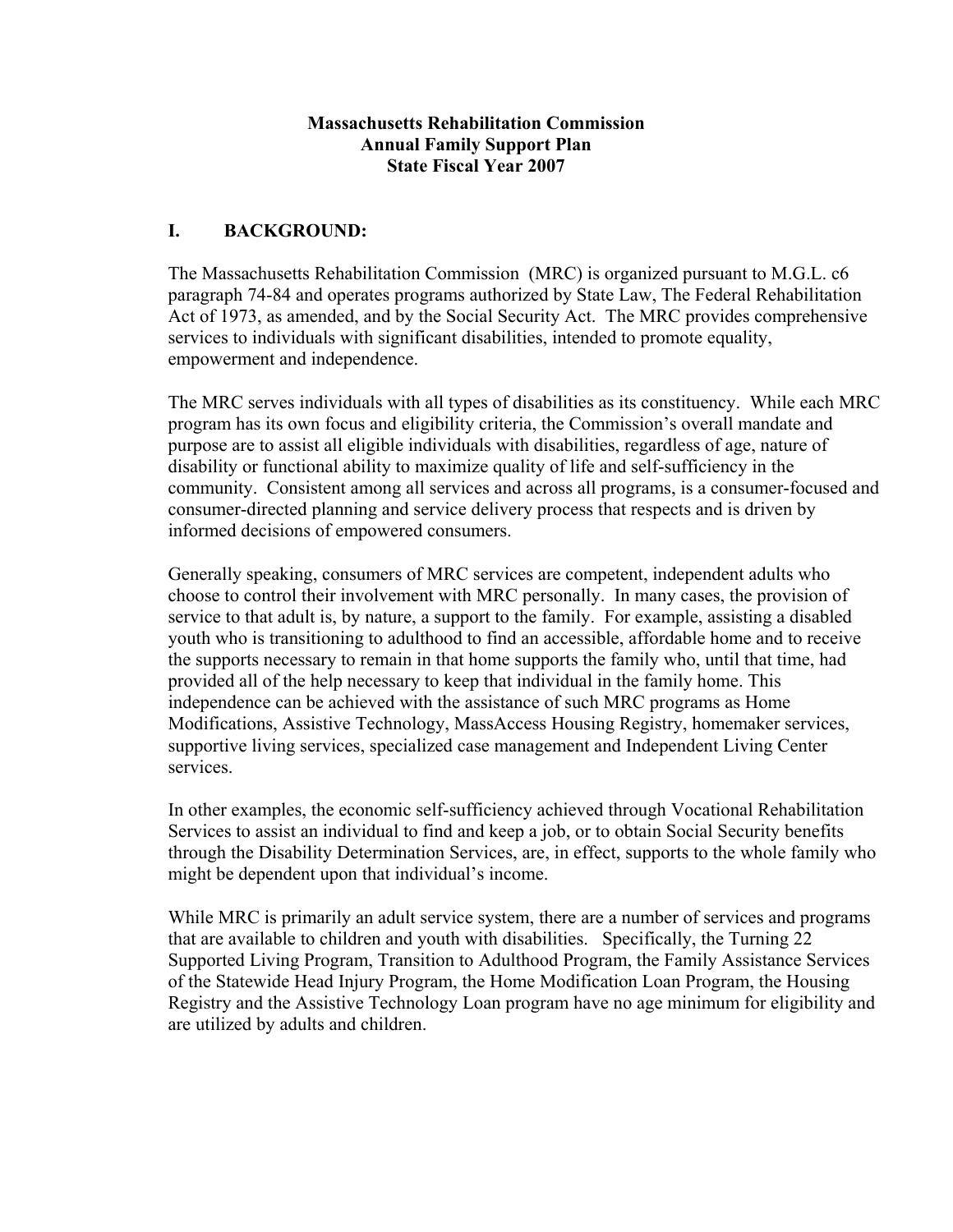Of particular note, in FY'06, the MRC launched an Intra-agency Transition Initiative which aims to bring together all programs and services within the agency to address and coordinate services provided to transitioning youth.

## **II. SUBSTANTIAL CONSULTATION:**

Consumer Involvement is an integral component of all aspects of MRC services and programs. This begins with involvement of the consumer and, when appropriate, his or her legal guardian in all aspects of development and implementation of an individual service plan, individual transition plan or individual plan for employment.

Through exploration of existing program and service options, to participation in the Statewide Rehabilitation Advisory Council, to connecting with Independent Living Centers, consumers direct the types of services they receive, provide advice and consultation to the administration in terms of how services might best be provided, and join their voices to advocate for new and/or different services to best meet their needs.

In FY'06, avenues for obtaining Substantial Consultation have included:

- A Needs Assessment piloted by the Vocational Rehabilitation Division in conjunction with the Statewide Rehabilitation Council, in which over 1,300 responses were received,
- Individual Consumer Consultants involved in agency projects and activities such as development of publications including the Consumer Voice, the MRC Annual Report and the HCAP Resource Newsletter,
- A review of the results of the On-line housing survey with over 1,000 respondents indicating their preferences for types of housing and housing supports, and subsequent planning on new housing initiatives,
- Regional Transition Teams, comprised of consumers, families, family organizations, educators and MRC staff, to continue to improve upon the rehabilitation process for youth transitioning from the Educational to the Adult Service system,
- Regular meetings of Advisory Boards, including the Statewide Head Injury Advisory Board, the Home Care Assistance Program Advisory Committee, the Statewide Rehabilitation Advisory Council and its regional and topic-based subcommittees,
- On-going Consumer Satisfaction Survey completion and review,
- Regular meetings of the Statewide Independent Living Council,
- An Assistive Technology Needs Assessment,
- Completion of 25 regional Focus Groups to gain input from consumers with brain injuries, their families, service providers and other interested parties.

Moreover, many of the agencies with which MRC contracts are required to have advisory councils and other means of consumer input to ensure high quality, satisfactory services.

# **III. ACCOMPLISHMENTS IN FY'06:**

For Fiscal Year 2006, the MRC had as a major strategic planning goal, streamlining agency transition activities and increasing outreach to youth and families. These goals were formulated in response to input received from youth and families in many of the various forums listed above.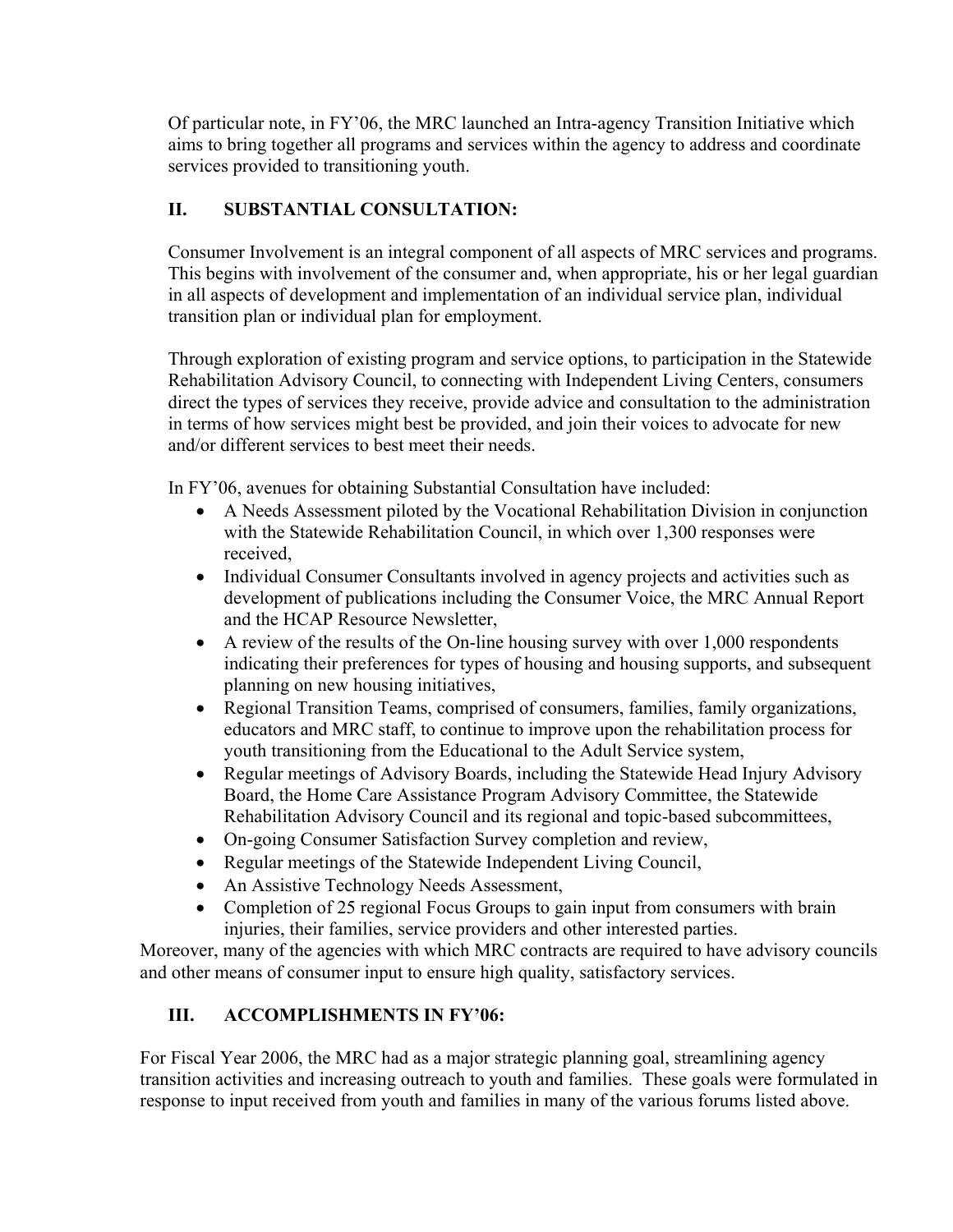Families consistently reported the need for timely information about the adult service system, particularly as it differs from the special education system. The need for earlier referrals to adult service programs was another common theme that informed the work of the MRC and highlighted the importance of such an agency-wide Transition Initiative.

- 1. Family Empowerment and Substantial Consultation:
	- a) In FY '06, the MRC's Annual Consumer Conference included a workshop on Transition which incorporated information about both Vocational Rehabilitation and Independent Living/Community Services. Moreover, the workshop included youth with disabilities on the panel and in the formulation of the agenda. As the Conference Committee emphasized outreach to youth, the workshop was wellattended.
	- b) The Regional Transition Teams met regularly throughout the year. As the Teams had identified the need for more information about transition and adult services to be available to youth and families, they had significant input into the Family Ties Resource Guide published by the Department of Public Health, and assisted in the development of a new Transition section of this very important guide.
- 2. Family Leadership:
	- a) The Statewide Head Injury Program (SHIP) continues to fund the Brain Injury Association of Massachusetts' I&R services, support group network and prevention programs. It also offers trainings to families and individuals on such topics of interest to families as substance abuse treatment, pharmacology and housing. The Massachusetts Acquired Brain Injury Advisory Board (MABIAB), which recommends policy, practices and funding for SHIP, is comprised of 64% families of, and consumers with acquired brain injury.
	- b) The Transition to Adulthood Program funds Independent Living Centers to run peer support and independent living planning and support services to disabled teens as they begin to prepare for adulthood.
	- c) Also in FY'06, MRC began a Statewide Mentorship program through a contract with Partners for Disabled Youth. This partnership matches disabled youth, between the ages of 14 and 18 years old, with disabled adults for the purpose of mentoring and empowering youth to make choices about the types of services to access to assist them in fulfilling their employment and independent living goals.
	- d) Finally, the MRC Transition Program was actively involved in providing essential information to youth and families at various conferences and workshops. This included presentations at the Federation for Children with Special Needs (FCSN) Family Forums, and Independent Living Workshop at the FCSN's Annual Conference and a workshop for parents at the Partners for Youth with Disabilities' Annual Leadership Forum.
- 3. Family Resources and Funding:

In FY'06, the Statewide Head Injury Program held a series of Regional Family and Consumer Focus Groups. The purpose of these forums was to gather substantial input from consumers and their families regarding the types of services most needed in their communities. The SHIP is working with MABIAB to review the findings of the Focus Groups and incorporate the information and feedback garnered into an updated state plan which will drive future program development.